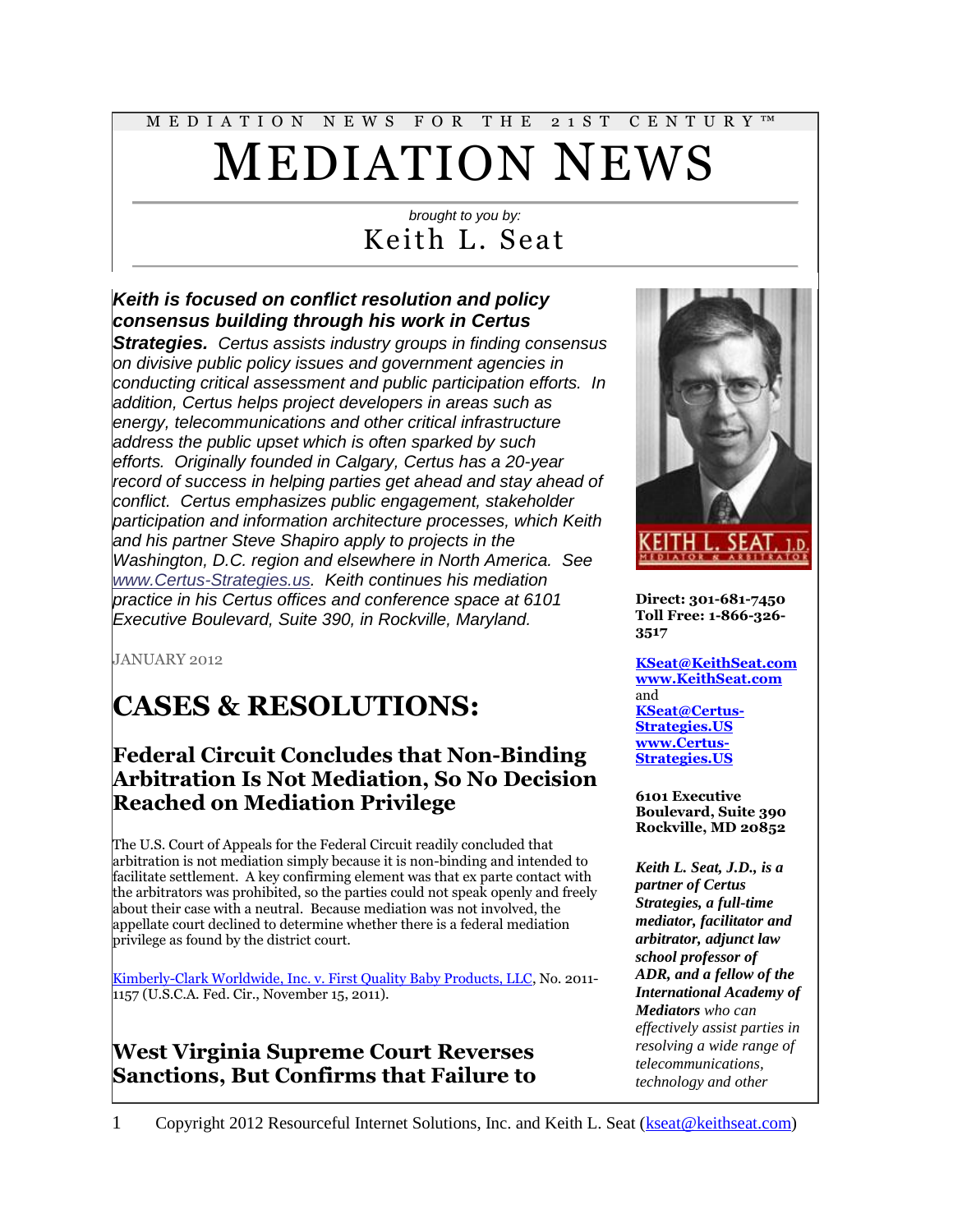#### **Appear at Mediation with Full Settlement Authority Is Sanctionable**

While affirming the principle that sanctions can be imposed for violation of local rules requiring attendance at mediation by an insurance representative with full settlement authority, the West Virginia Supreme Court reversed sanctions exceeding \$270,000. The Court concluded that the sanctioned insurer (which acquired the first insurer) did not receive adequate notice of the first courtordered mediation; did not act in bad faith by reducing an offer from \$700,000 to \$350,000 because a second representative did not know of the first mediation; and did not deserve sanctions after receiving only three days' notice of a mediation session, when the insurance representative failed to appear in person because of missing a flight, did participate by telephone, and showed up in person for the final mediation session the next day. On the other hand, the Court expressed surprise that no sanctions were imposed for the "egregiously deceptive" conduct of the insurance representative at the first mediation who did not have authority to agree to the \$900,000 she thought was appropriate and went back to the insurer to seek authorization.

[Casaccio v. Curtiss,](http://scholar.google.com/scholar_case?case=9362552970719951312&hl=en&lr=lang_en&as_sdt=2,9&as_vis=1&oi=scholaralrt) No. 101527 (W. Va., November 9, 2011)

#### **Attorney's Signature Not Sufficient for Binding Settlement Agreement When Party Is Present**

A Georgia appellate court reversed summary judgment which enforced a mediated settlement agreement based only on the signature of a party's attorney when the party himself had refused to sign the agreement and stormed out of the mediation. The appellate court concluded that with the party present and signature lines for both the party and attorney, there was no issue of apparent authority on which the lower court relied in enforcing the agreement.

[Omni Builders Risk, Inc. v. Bennett,](http://www.leagle.com/xmlResult.aspx?page=1&xmldoc=In%20GACO%2020111129252.xml&docbase=CSLWAR3-2007-CURR&SizeDisp=7) A11A1025 (Ga. Ct. App., November 29, 2011)

#### **Massive Federal Drug Litigations Turn to Mediation**

GlaxoSmithKline has reached a \$3 billion settlement of federal civil and criminal charges over the diabetes drug Avandia, and a federal judge has ordered mediation of the thousands of remaining patient claims. The judge appointed a mediator and set a 75-day deadline to resolve 85% of the remaining cases. Earlier this year, GlaxoSmithKline agreed to resolve over 10,000 patient cases for more than \$700 million. In a separate matter involving multidistrict litigation against Merck over its Vioxx painkiller, a federal judge delayed litigation by state attorneys general a year ago to give time for global mediation. Merck has now agreed on payments to the states of Florida, New York and South Carolina, although the size of the settlements is confidential. Merck has paid \$4.85 billion to settle patient lawsuits involving Vioxx.

[MedCity News](http://www.medcitynews.com/2011/11/after-3b-federal-settlement-gsk-pressured-to-settle-avandia-patient-suits/) (November 9, 2011); [Businessweek](http://www.businessweek.com/news/2011-11-15/merck-agrees-to-settle-new-york-s-florida-s-vioxx-claims.html) (November 15, 2011)

*commercial disputes. With twenty-five years of legal experience as a mediator, arbitrator, litigator, advocate before executive branch agencies, and key staffer in the legislative and judicial branches, Keith brings a wealth of experience to his work as a mediator and arbitrator to help parties reach successful resolutions of complex disputes.*

#### **Mediation Quote:**

"[E]veryone in conflict has a different perception of what happened, who caused it, and why. Each side tells stories that are accurate and honest – for themselves, as requests for communication, empathy, and authenticity. Both sides also tell stories that are inaccurate and dishonest – for each other, as literal facts, and as requests for surrender or acceptance of blame…. [E]veryone in conflict views the world from the inside out, and finds empathy and honesty difficult with those they detest or by whom they feel detested. Their willingness to accept responsibility is distorted by their need for sympathy and support, or their desire to make themselves appear right by making others appear wrong."

Kenneth Cloke, *Mediating Dangerously: The Frontiers of Conflict Resolution* (Jossey-Bass 2001) at 28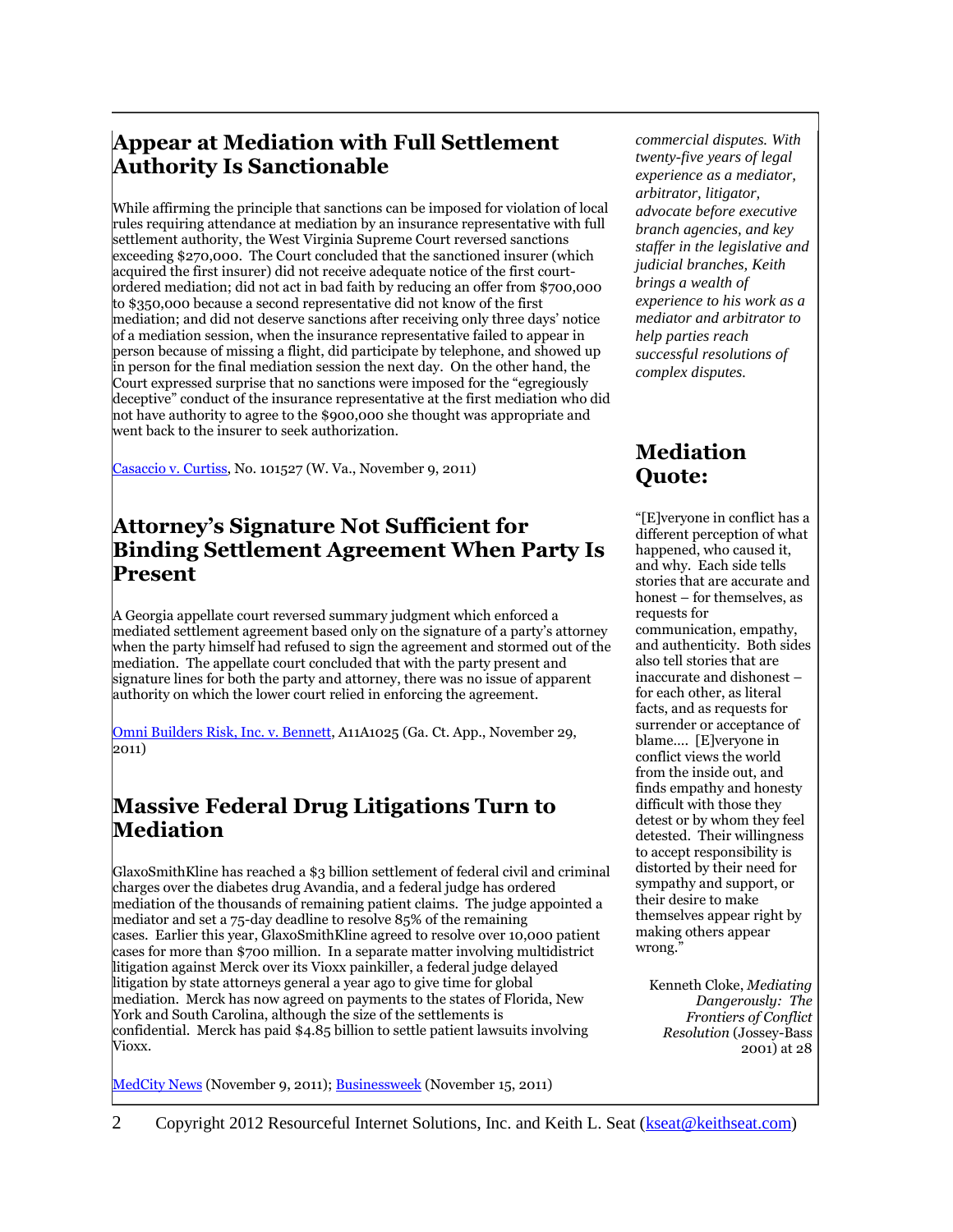#### **NEWS & INITIATIVES:**

#### **EEOC Increases Monetary Recoveries in Mediation to \$170 Million**

The U.S. Equal Employment Opportunity Commission reports that in fiscal 2011 it again set a record for the amount of monetary relief obtained for victims of discrimination, at \$365 million, of which over \$170 million was obtained in mediations. About 100,000 discrimination charges were filed with the EEOC in 2011, but the agency reduced its backlog so that fewer than 80,000 matters were pending late in the year.

[JDSupra](http://www.jdsupra.com/post/documentViewer.aspx?fid=58d3c6f4-d5c8-444b-996b-080ee958d976) (December 16, 2011)

#### **Florida Supreme Court Strengthens Rules on Who Must Attend Mediation**

The Florida Supreme Court adopted amendments to the state's mediation procedures relating to who must appear at mediations, which take effect on January 1. The amendments require that final decision-makers on all issues in the case appear in person at the mediation and have the legal capacity to enter a binding settlement agreement. The rule continues to require insurance representatives to appear in person with full authority to settle the case for plaintiff's last demand (or policy limits, if lower) "without further consultation." The identities of those who will be attending a mediation and confirmation of their authority must be submitted to the court and all parties ten days before the mediation session, unless the parties stipulate otherwise. Failure to comply with the rules can result in imposition of sanctions, including mediation fees, attorneys' fees and costs. Some are concerned about the impact on insurers located out of state and the difficulty of providing a person with sole authority to settle for policy limits.

[In re Amendments to Florida Rule of Civil Procedure 1.720,](http://www.floridasupremecourt.org/decisions/2011/sc10-2329.pdf) No. SC10-2329 (Fla., November 3, 2011)[; Claims Journal](http://www.claimsjournal.com/news/southeast/2011/11/21/195451.htm) (November 21, 2011)

### **Update on Home Foreclosure Mediation**

- **Federal** legislation was introduced by Congresswoman Frederica Wilson (D-FL) on December 8 which would provide for mediation between borrowers and lenders prior to foreclosure. H.R. 3595, the Mandatory Foreclosure Mediation Act, was referred to the Committee on Financial Services. [South Florida Caribbean News](http://sflcn.com/story.php?id=11089) (December 8, 2011); [H.R. 3595](http://www.opencongress.org/bill/112-h3595/text)
- The **Florida** Supreme Court terminated its statewide mandatory foreclosure mediation program due to lack of success. Only 4% of cases eligible for mediation concluded with a settlement. Borrowers often were not contacted; when they were, mediation settlements increased to 27%. In ending the statewide program, the Court noted that the

### **Check These Out:**

#### **New Technology for Mediation**

After three years of work, a free smartphone application has been launched for iPhones/iPads and Android devices to help negotiators and mediators calculate monetary offers and graph trajectories, tracking both dollars and the timing of offers and counteroffers. In addition, enterprise software under development can provide input from data accumulated from past cases; it is expected to be available for beta testing early in 2012. San Antonio [Business Journal](http://www.bizjournals.com/sanantonio/blog/2011/12/san-antonio-lawyer-launches-mobile-app.html?page=all) (December 1, 2011)[; Picture](http://www.pictureitsettled.com/) 

[It Settled](http://www.pictureitsettled.com/) Decision tree software from [Resolution Tree](http://www.resolutiontree.com/) can help guide the process of building decision trees and quickly calculate the dollar implications of various assumptions. The software is currently in beta testing and free, but will be offered for a monthly charge when launched. [Mediate.com](http://www.mediate.com/articles/DegrootJ2.cfm) (December 2011); [Resolution Tree](http://www.resolutiontree.com/)

#### **Another Mediation Show**

MTV Networks is casting a new reality show in which professional mediators will help high school students resolve their disputes and personal dramas. The casting call seeks disputants with great personalities and genuine, real life issues who are in high school and appear to be between 16 and 19 years old. [RealityWanted.com](http://www.realitywanted.com/call/14721-now-casting-mtv-mediation-show)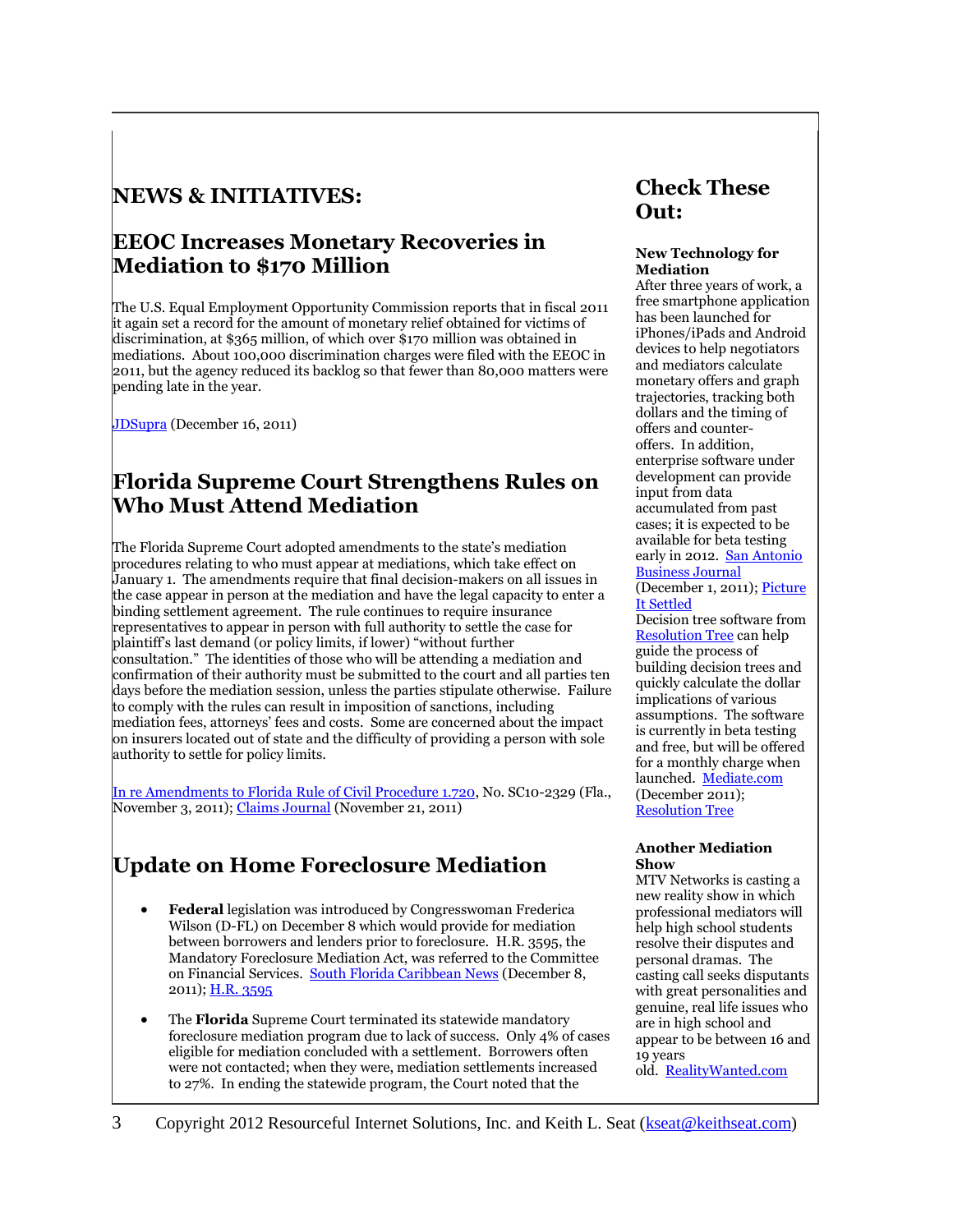state's Circuit Courts have the responsibility to manage residential foreclosure cases and may refer cases to mediation. [In re Managed](http://www.floridasupremecourt.org/pub_info/documents/foreclosure_orders/12-19-2011_Order_Managed_Mediation.pdf)  [Mediation Program for Residential Mortgage Foreclosure Cases,](http://www.floridasupremecourt.org/pub_info/documents/foreclosure_orders/12-19-2011_Order_Managed_Mediation.pdf) No. AOSC11-44 (Fla., December 19, 2011); [Miami Herald.com](http://www.miamiherald.com/2011/12/19/2553745/floridas-foreclosure-mediation.html) (December 21, 2011)[; JDSupra](http://www.jdsupra.com/post/documentViewer.aspx?fid=019e7f2b-2244-4cd1-a914-c7554e2a0a21) (December 22, 2011)

- A new **Florida** mediation program may help homeowners going through Chapter 13 bankruptcy obtain mortgage modifications to prevent foreclosure of their homes. Thus far, 90% of homeowners who have entered the Bankruptcy Mortgage Modification Mediation Program have obtained mortgage modifications. The program was launched in Orlando, is expanding into Manatee and Sarasota counties and could be statewide by the end of 2012. [Digital Journal](http://www.digitaljournal.com/pr/525656) (December 16, 2011)
- The **Nevada** Supreme Court concluded that even though a lender had failed twice to mediate as required, it did not lose its security interest and could bring another foreclosure action. The Court rejected the homeowners' assertions of issue and claim preclusion and affirmed the lower court's order that the matter be sent to mediation as part of the subsequent foreclosure process. Holt v. Regional Trustee Services [Corp.,](http://www.leagle.com/xmlResult.aspx?page=1&xmldoc=In%20NVCO%2020111215286.xml&docbase=CSLWAR3-2007-CURR&SizeDisp=7) 127 Nev. Adv. Op. No. 80 (Nev., December 15, 2011)
- The **Nevada** foreclosure mediation program, run by the Nevada Supreme Court, has conducted over 12,000 homeowner mediations, of which some 11,000 did not result in foreclosures, and in about 3,700 the homeowners were allowed to remain in their homes, according to the program. A California nonprofit group is seeking to verify those claims of success, but has been told it would cost them \$940,000 to review the records. The state asserts that it would cost that much to redact the 600,000 requested documents in order to preserve mediation confidentiality. [Las Vegas Sun](http://www.lasvegassun.com/news/2011/nov/19/court-wants-nonprofit-group-pay-almost-1-million-r/) (November 19, 2011)
- **Las Vegas, Nevada** has launched an advertising campaign to increase awareness of free assistance by approved counselors relating to foreclosure mediation and related topics. The three-month campaign is funded by a grant from Fannie Mae and HUD. [FOX5 Las Vegas](http://www.fox5vegas.com/story/15998121/las-vegas-launches-free-foreclosure-help-campaign) (November 9, 2011)
- **Hawaii**'s May 2011 legislation requiring mediation of non-judicial foreclosures continues to significantly constrain the number of foreclosures in the state, with only one-third the number of foreclosure filings compared to a year earlier. The necessary mediation process for non-judicial foreclosures was not available until October 3, but lenders have not used the non-judicial process during the first month and say it will not be used because of punitive penalties for even minor infractions. A legislative push to make the law more palatable to lenders – while still protecting homeowners – is likely in 2012. [Honolulu Star-Advertiser](http://www.staradvertiser.com/business/businessnews/20111110__Foreclosures_down_66_under_new_state_law.html?id=133594098) (November 10, 2011)
- Recent legislation in **Delaware** created a Foreclosure Prevention Office that assists homeowners facing foreclosure with mediation and other issues. Delaware's mandatory foreclosure mediation program begins in January. [WGMD.com](http://www.wgmd.com/?p=40445) (November 17, 2011)
- Although two bills addressing foreclosure died in the **Oregon** legislature when the 2011 session ended on June 30, Oregon legislators intend to renew the effort, which may include pre-foreclosure mediation, in the new session beginning in February. [Statesman](http://www.statesmanjournal.com/article/20111127/STATE/111270374/Legislature-will-revisit-bills-about-foreclosure?odyssey=tab|topnews|text|News)  [Journal.com](http://www.statesmanjournal.com/article/20111127/STATE/111270374/Legislature-will-revisit-bills-about-foreclosure?odyssey=tab|topnews|text|News) (November 26, 2011)

(December 12, 2011)

#### **Mediation Competitions**

The Twelfth Annual National Intercollegiate Mediation Tournament was held November 11-12 at Drake University Law School. Results from the INADR Tenth Annual International Law School Mediation Tournament have also been posted. [International](http://www.inadr.org/tournaments/past-tournament-results)  [Academy of Dispute](http://www.inadr.org/tournaments/past-tournament-results)  [Resolution](http://www.inadr.org/tournaments/past-tournament-results) (November 12, 2011) The Fourth U.K. National Mediation Competition for Law Schools was held November 24-26, with 16

teams participating, including two from the U.S. and one from Germany. [University of](http://www.strath.ac.uk/humanities/lawschool/news/)  [Strathclyde](http://www.strath.ac.uk/humanities/lawschool/news/) (November 29, 2011)

#### **Other Cases & Resolutions:**

The U.S. Court of Appeals for the Ninth Circuit reversed the district court's dismissal of law students' antitrust claims against West Publishing Company relating to bar review courses, but ordered the parties to mediate rather than remanding the case to the district court. [Market](http://www.marketwatch.com/story/harris-ruble-announces-update-on-stetson-v-west-publishing-corp-et-al-2011-11-17)  [Watch](http://www.marketwatch.com/story/harris-ruble-announces-update-on-stetson-v-west-publishing-corp-et-al-2011-11-17) (November 17, 2011)

Parties praised the mediator for assisting in the settlement between Washington Mutual shareholders and four hedge funds, permitting the \$7 billion bankruptcy-exit plan to move forward. [Businessweek](http://www.businessweek.com/news/2011-12-14/wamu-shareholders-settle-agree-to-support-7-billion-plan.html) (December 14, 2011)

Consolidated litigation against Netflix was sent to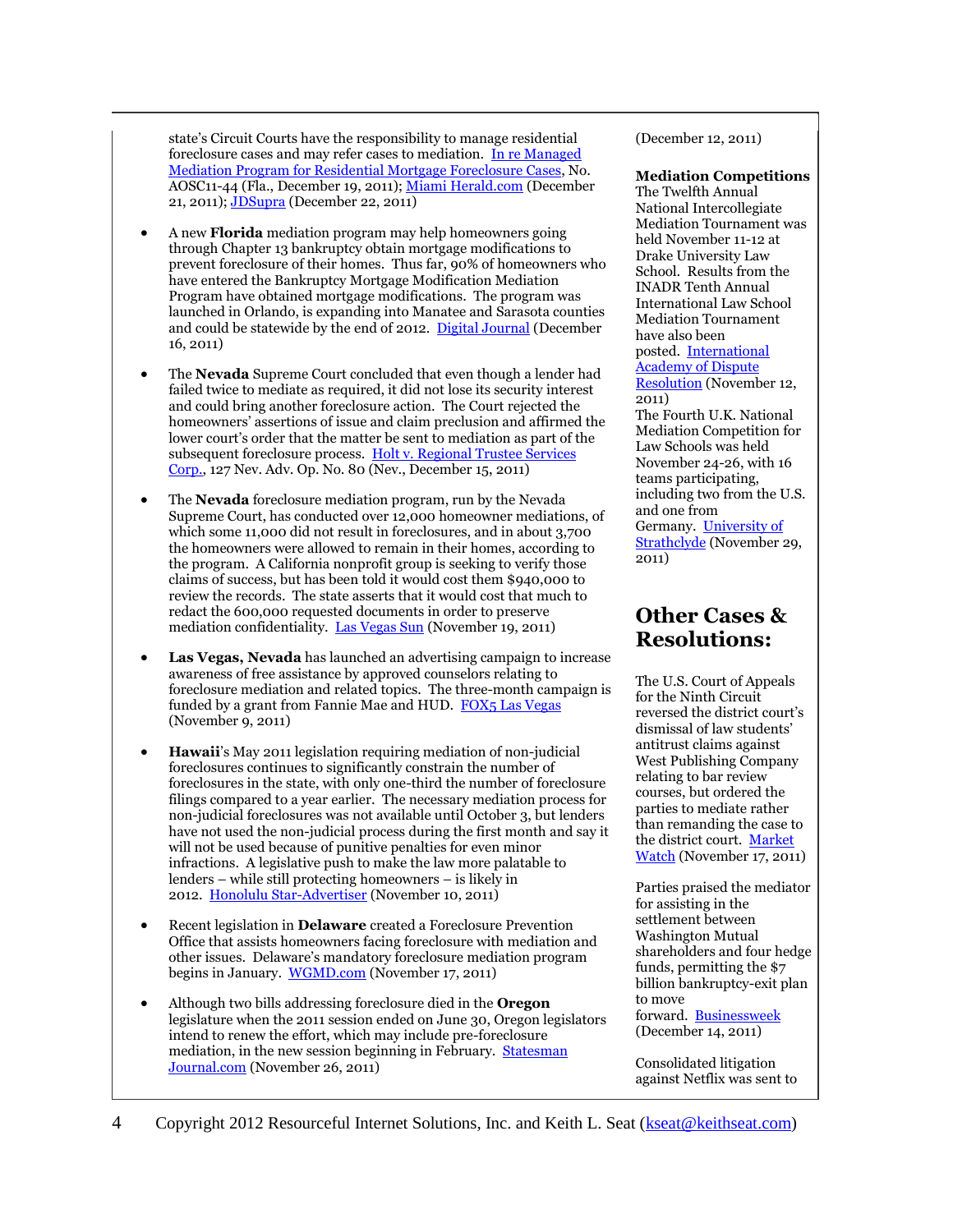### **UK Press Commission Proposed for Mediation of Libel and Privacy Cases**

With the phonehacking scandal continuing to unfold, a top UK newspaper editor-in-chief is proposing a new Press, Standards and Mediation Commission that would act as an independent regulator of the press and provide mediation services for libel and privacy cases to reduce the high cost of litigation.

**[BBC News](http://www.bbc.co.uk/news/entertainment-arts-15700467)** (November 13, 2011)

### **Ontario Insurance Regulator's Mediation Backlog Continues to Grow**

A significant mediation backlog has arisen for claimants in disputes with insurers before Ontario's insurance regulator, the Financial Services Commission of Ontario (FSCO). Mediations are taking 10-12 months to complete, rather than the 60 days required by law. Applications for mediation have arisen by 135% over the last five years, with half of all injury claims ending up in mediation (when the insured is not satisfied with the amounts offered by the insurer). Although FSCO is completing 50% more cases with no increase in staff in the last five years, FSCO expects the mediation backlog to continue to increase; 36,000 new mediation applications are expected in the current fiscal year, up 18% from last year. FSCO is seeking approval to hire external mediation providers to address the backlog because government hiring restrictions prevent bringing on more internal staff.

[2011 Annual Report \(Ch. 3\), Office](http://www.auditor.on.ca/en/reports_en/en11/301en11.pdf) of the Auditor General of Ontario[; Canadian](http://www.canadianunderwriter.ca/news/ontario-auditor-general-calls-for-review-of-insurers-12-rate-of-return-mediation-backlogs-and-asset/1000740108/)  [Underwriter.ca](http://www.canadianunderwriter.ca/news/ontario-auditor-general-calls-for-review-of-insurers-12-rate-of-return-mediation-backlogs-and-asset/1000740108/) (December 5, 2011)

### **Other International Mediation Developments**

- **Swiss** mediators succeeded in working out a deal between **Russia** and **Georgia** on monitoring mutual trade, permitting Russia to join the World Trade Organization after 18 years. [Reuters](http://www.reuters.com/article/2011/11/03/us-russia-wto-georgia-idUSTRE7A26ZK20111103) (November 3, 2011)
- Mediation is expanding in the **Ukraine** with the opening of a mediation center in Kyiv by the International Chamber of Commerce; Ukrainian courts are widely viewed as corrupt and Ukrainian arbitration cannot be used in disputes involving a foreign party or real estate located outside the country. [Kyiv Post](http://www.kyivpost.com/news/business/bus_focus/detail/117184/) (November 17, 2011)
- The World Bank Group's International Finance Corporation established the first-of-its-kind Business Mediation Centre at the Lahore Chamber of Commerce and Industry in **Pakistan** to improve the investment climate. [The Nation](http://nation.com.pk/pakistan-news-newspaper-daily-english-online/Business/21-Dec-2011/IFC-sets-up-business-mediation-centre) (December 21, 2011)
- **South Korean** opposition to ratification of the Korea-U.S. Free Trade Agreement has focused on the investor-state disputes (ISD) clause, which permits third party mediation, while proponents note that the ISD settlement system is a global standard which is included in over

private mediation based on an agreement between the parties. The dispute concerns allegations that Netflix maintained customer movie rental history even after their subscriptions were cancelled. [Lexology](http://www.lexology.com/library/detail.aspx?g=e152eae0-c251-4658-9d13-ca1c8ad4cd3d&utm_source=lexology+daily+newsfeed&utm_medium=html+email+-+body+-+federal+section&utm_campaign=lexology+subscriber+daily+feed&utm_content=lexology+daily+newsfeed+2012-01-04&) (December 15, 2011)

Mediation is to resume between Fox and the Dodgers, even as Fox appeals a ruling by the U.S. Bankruptcy Judge that TV rights may be sold along with the team. Lasorda's [Lair](http://lasordaslair.com/2011/12/10/judge-rules-dodgers-can-sell-tv-rights-early/) (December 10, 2011)

Analysis of financial records resulted in mediated settlements totaling \$1.39 million in a bankruptcy case. [Tulsa World](http://www.tulsaworld.com/business/article.aspx?subjectid=45&articleid=20111229_45_E1_ArrowT93626) (December 29, 2011)

Five of six lawsuits have settled through mediation with families of workers killed in the Kleen Energy power plant explosion in February 2010. Mediation continues on other lawsuits by injured workers. [Courant.com](http://www.courant.com/community/middletown/hc-ap-ct-powerplantexplosinov13,0,5518255.story) (November 13, 2011)

The first settlements have been reached in mediation with an Iowa egg producer for injuries from an outbreak of salmonella in July 2010 that sickened 1,900 people. [Businessweek](http://www.businessweek.com/ap/financialnews/D9R1UKR80.htm) (November 16, 2011)

A \$1.9 million settlement was reached in a private mediation on the eve of trial with a young father who fell on an untreated patch of ice in a restaurant parking lot resulting in permanent disabilities. [The Township](http://www.strausnews.com/articles/2011/11/04/township_journal/news/19.txt)  [Journal](http://www.strausnews.com/articles/2011/11/04/township_journal/news/19.txt) (November 4, 2011)

Three pedestrians hit by a tow truck which was struck by a train settled in